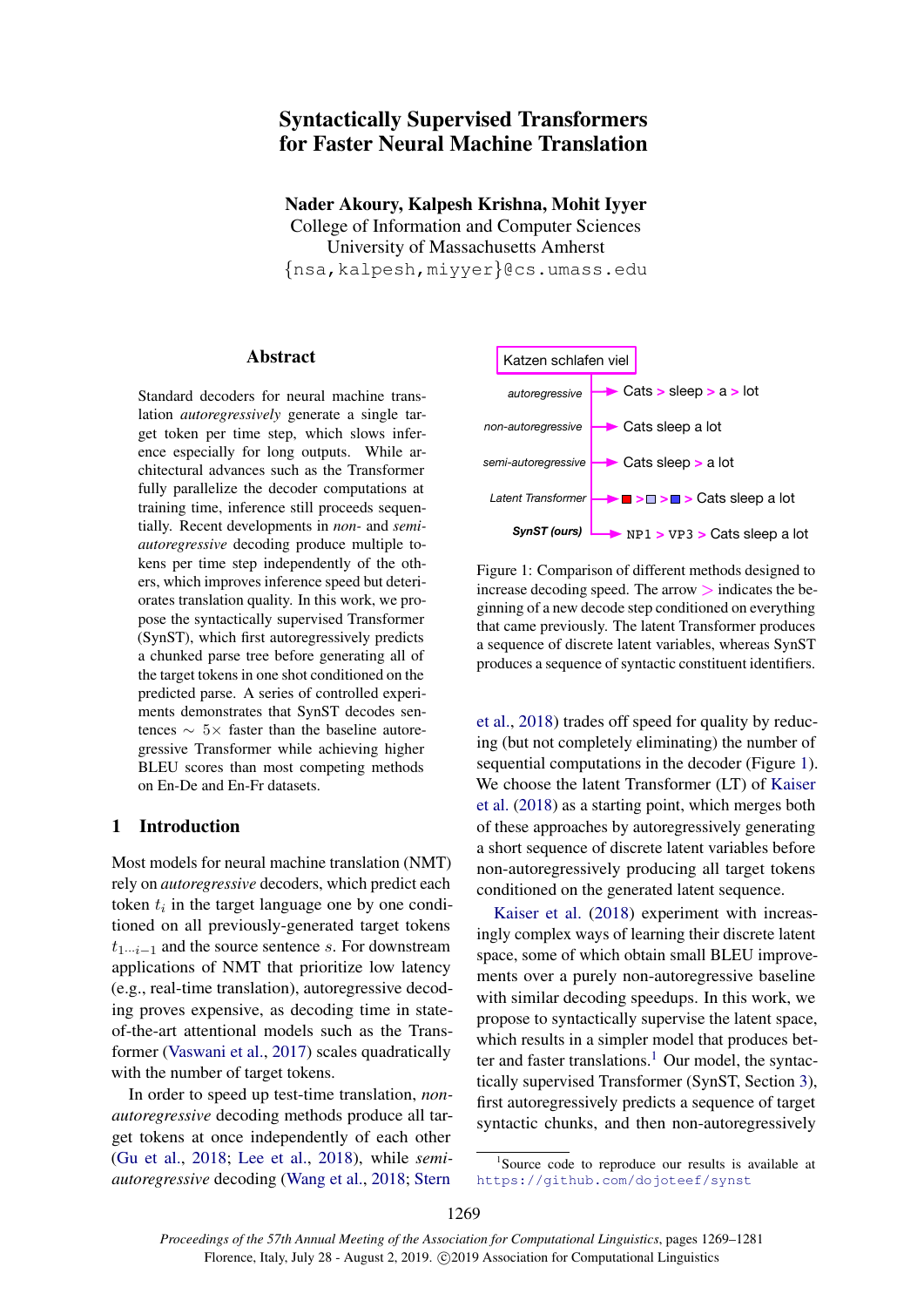generates all of the target tokens conditioned on the predicted chunk sequence. During training, the chunks are derived from the output of an external constituency parser. We propose a simple algorithm on top of these parses that allows us to control the average chunk size, which in turn limits the number of autoregressive decoding steps we have to perform.

SynST improves on the published LT results for WMT 2014 En→De in terms of both BLEU (20.7 vs. 19.8) and decoding speed  $(4.9 \times$  speedup vs.  $3.9\times$ ). While we replicate the setup of [Kaiser et al.](#page-9-2) [\(2018\)](#page-9-2) to the best of our ability, other work in this area does not adhere to the same set of datasets, base models, or "training tricks", so a legitimate comparison with published results is difficult. For a more rigorous comparison, we re-implement another related model within our framework, the semiautoregressive transformer (SAT) of [Wang et al.](#page-10-1) [\(2018\)](#page-10-1), and observe improvements in BLEU and decoding speed on both  $En \leftrightarrow De$  and  $En \rightarrow Fr$  language pairs (Section [4\)](#page-4-0).

While we build on a rich line of work that integrates syntax into both NMT [\(Aharoni and](#page-9-3) [Goldberg,](#page-9-3) [2017;](#page-9-3) [Eriguchi et al.,](#page-9-4) [2017\)](#page-9-4) and other language processing tasks [\(Strubell et al.,](#page-10-3) [2018;](#page-10-3) [Swayamdipta et al.,](#page-10-4) [2018\)](#page-10-4), we aim to use syntax to speed up decoding, not improve downstream performance (i.e., translation quality). An in-depth analysis (Section [5\)](#page-6-0) reveals that syntax is a powerful abstraction for non-autoregressive translation: for example, removing information about the constituent type of each chunk results in a drop of 15 BLEU on IWSLT En→De.

#### <span id="page-1-1"></span>2 Decoding in Transformers

Our work extends the Transformer architecture [\(Vaswani et al.,](#page-10-0) [2017\)](#page-10-0), which is an instance of the encoder-decoder framework for language generation that uses stacked layers of self-attention to both encode a source sentence and decode the corresponding target sequence. In this section, we briefly review<sup>[2](#page-1-0)</sup> the essential components of the Transformer architecture before stepping through the decoding process in both the vanilla autoregressive Transformer and non- and semi-autoregressive extensions of the model.

#### 2.1 Transformers for NMT

The Transformer encoder takes a sequence of source word embeddings  $s_1, \ldots, s_n$  as input and passes it through multiple blocks of self-attention and feed-forward layers to finally produce contextualized token representations  $e_1, \ldots, e_n$ . Unlike recurrent architectures [\(Hochreiter and Schmidhu](#page-9-5)[ber,](#page-9-5) [1997;](#page-9-5) [Bahdanau et al.,](#page-9-6) [2014\)](#page-9-6), the computation of  $e_n$  does not depend on  $e_{n-1}$ , which enables full parallelization of the encoder's computations at both training and inference. To retain information about the order of the input words, the Transformer also includes positional encodings, which are added to the source word embeddings.

The decoder of the Transformer operates very similarly to the encoder during training: it takes a *shifted* sequence of target word embeddings  $t_1,...,t_m$  as input and produces contextualized token representations  $d_1, \ldots, d_m$ , from which the target tokens are predicted by a softmax layer. Unlike the encoder, each block of the decoder also performs *source attention* over the representations  $e_{1...n}$  produced by the encoder. Another difference during training time is *target-side masking*: at position  $i$ , the decoder's self attention should not be able to look at the representations of later positions  $i + 1, \ldots, i + m$ , as otherwise predicting the next token becomes trivial. To impose this constraint, the self-attention can be masked by using a lower triangular matrix with ones below and along the diagonal.

#### 2.2 Autoregressive decoding

While at training time, the decoder's computations can be parallelized using masked self-attention on the ground-truth target word embeddings, inference still proceeds token-by-token. Formally, the vanilla Transformer factorizes the probability of target tokens  $t_1...t_m$  conditioned on the source sentence s into a product of token-level conditional probabilities using the chain rule,

$$
p(t_{1,\dots}, t_m|s) = \prod_{i=1}^m p(t_i|t_{1,\dots}, t_{i-1}, s).
$$

During inference, computing  $\arg \max_t p(t|s)$  is intractable, which necessitates the use of approximate algorithms such as beam search. Decoding requires a separate decode step to generate each target token  $t_i$ ; as each decode step involves a full pass through every block of the decoder, autoregressive decoding becomes time-consuming especially

<span id="page-1-0"></span> $2$ We omit several architectural details in our overview. which can be found in full in [Vaswani et al.](#page-10-0) [\(2017\)](#page-10-0).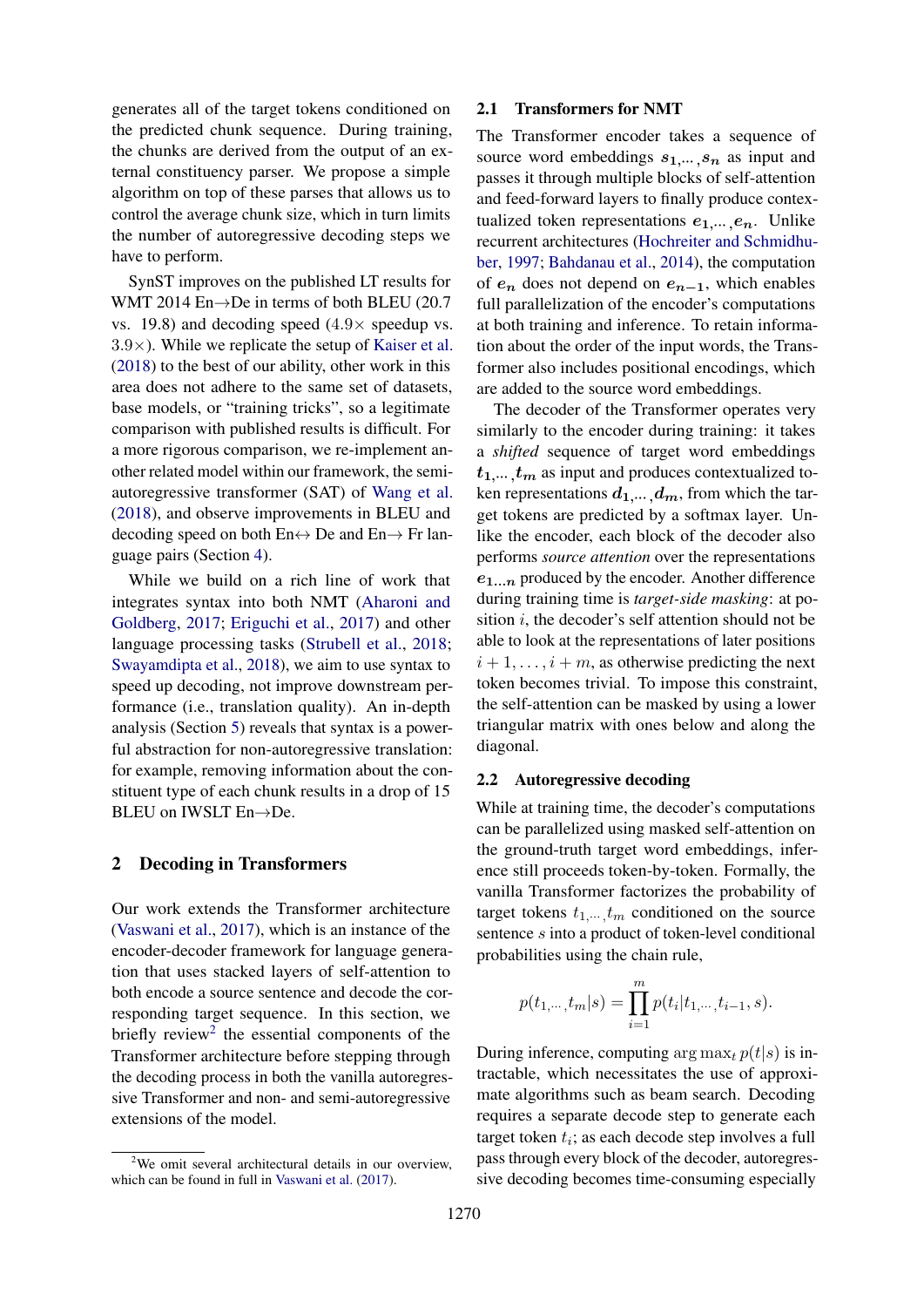<span id="page-2-0"></span>

Figure 2: A high-level overview of the SynST architecture. During training, the parse decoder learns to autoregressively predict all chunk identifiers in parallel (time steps  $t_{1,2,3}$ ), while the token decoder conditions on the "ground truth" chunk identifiers to predict the target tokens in one shot (time step  $t_4$ ). During inference (shown here), the token decoder conditions on the autoregressively predicted chunk identifiers. The encoder and token decoder contain  $N \ge 1$  layers, while the parse decoder only requires  $M = 1$  layers (see Table [4\)](#page-7-0).

for longer target sequences in which there are more tokens to attend to at every block.

#### 2.3 Generating multiple tokens per time step

As decoding time is a function of the number of decoding time steps (and consequently the number of passes through the decoder), faster inference can be obtained using methods that reduce the number of time steps. In autoregressive decoding, the number of time steps is equal to the target sentence length m; the most extreme alternative is (naturally) *non-autoregressive* decoding, which requires just a single time step by factorizing the target sequence probability as

$$
p(t_{1,\cdots, t_m}|s) = \prod_{i=1}^m p(t_i|s).
$$

Here, all target tokens are produced *independently* of each other. While this formulation does indeed provide significant decoding speedups, translation quality suffers after dropping the dependencies between target tokens without additional expensive reranking steps [\(Gu et al.,](#page-9-0) [2018,](#page-9-0) NAT) or iterative refinement with multiple decoders [\(Lee et al.,](#page-9-1) [2018\)](#page-9-1).

As fully non-autoregressive decoding results in

poor translation quality, another class of methods produce  $k$  tokens at a single time step where 1 < k < m. The *semi-autoregressive Transformer* (SAT) of [Wang et al.](#page-10-1)  $(2018)$  produces a fixed k tokens per time step, thus modifying the target sequence probability to:

$$
p(t_{1,\dots, t_m}|s) = \prod_{i=1}^{|G|} p(G_t|G_{1,\dots, G_{t-1}, x),
$$

where each of  $G_{1,\dots,G}$   $\lfloor \frac{m-1}{k} \rfloor +1$  is a group of contiguous non-overlapping target tokens of the form  $t_i$ <sub>....</sub>,  $t_{i+k}$ . In conjunction with training techniques like knowledge distillation [\(Kim and Rush,](#page-9-7) [2016\)](#page-9-7) and initialization with an autoregressive model, SATs maintain better translation quality than non-autoregressive approaches with competitive speedups. [Stern et al.](#page-10-2) [\(2018\)](#page-10-2) follow a similar approach but dynamically select a different  $k$  at each step, which results in further quality improvements with a corresponding decrease in speed.

#### 2.4 Latent Transformer

While current semi-autoregressive methods achieve both better quality and faster speedups than their non-autoregressive counterparts, largely due to the number of tricks required to train the latter, the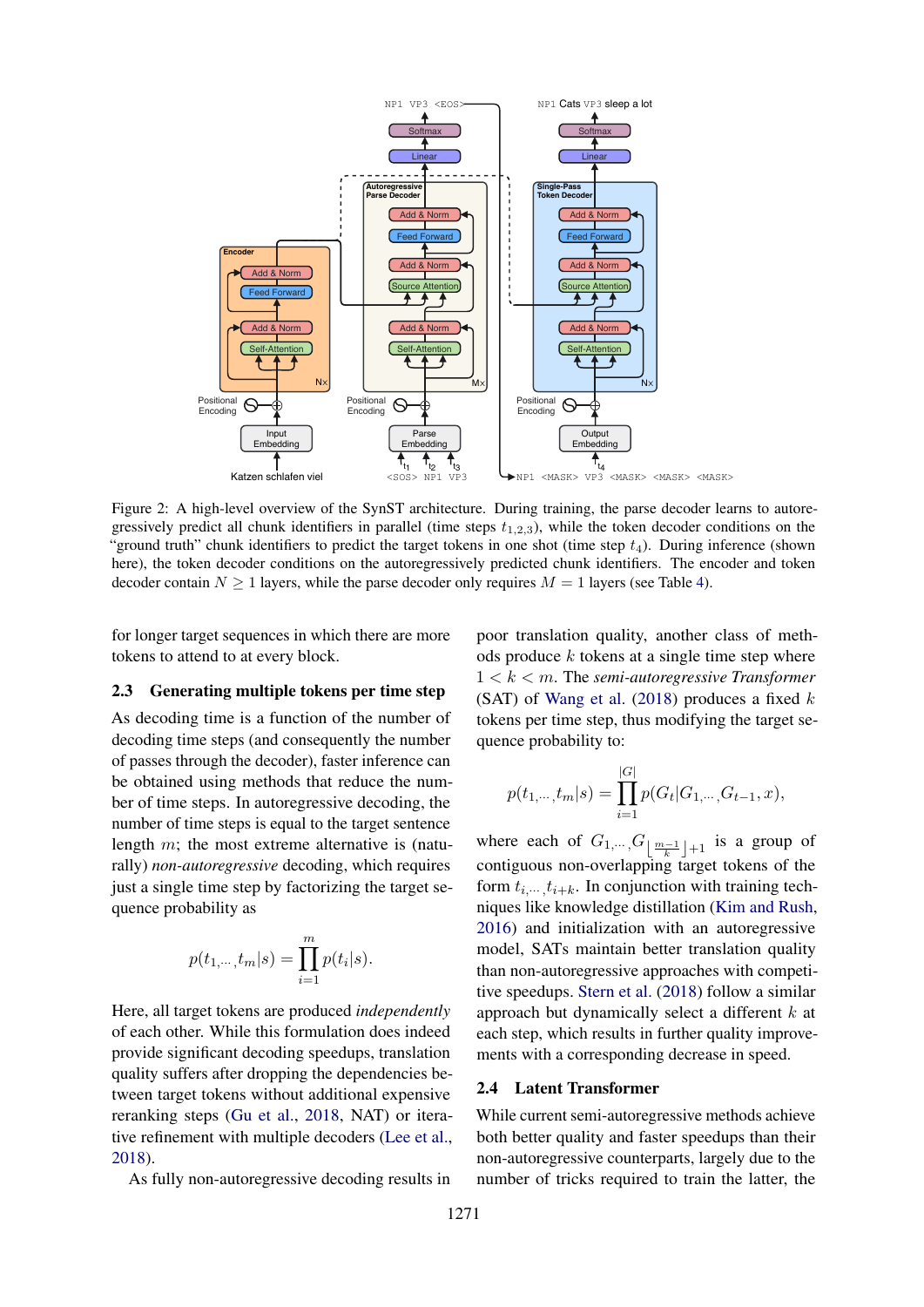theoretical speedup for non-autoregressive models is of course larger. The latent Transformer [\(Kaiser](#page-9-2) [et al.,](#page-9-2) [2018,](#page-9-2) LT) is similar to both of these lines of work: its decoder first autoregressively generates a sequence of discrete latent variables  $l_1, \ldots, l_j$ and then non-autoregressively produces the entire target sentence  $t_{i,\cdots,t_m}$  conditioned on the latent sequence. Two parameters control the magnitude of the speedup in this framework: the length of the latent sequence  $(j)$ , and the size of the discrete latent space  $(K)$ .

The LT is significantly more difficult to train than any of the previously-discussed models, as it requires passing the target sequence through what [Kaiser et al.](#page-9-2) [\(2018\)](#page-9-2) term a *discretization bottleneck* that must also maintain differentiability through the decoder. While LT outperforms the NAT variant of non-autoregressive decoding in terms of BLEU, it takes longer to decode. In the next section, we describe how we use syntax to address the following three weaknesses of LT:

1. generating the same number of latent variables  $j$  regardless of the length of the source sentence, which hampers output quality

2. relying on a large value of  $K$  (the authors report that in the base configuration as few as  $\sim$ 3000 latents are used out of  $2^{16}$  available), which hurts translation speed

3. the complexity of implementation and optimization of the discretization bottleneck, which negatively impacts both quality and speed.

### <span id="page-3-0"></span>3 Syntactically Supervised Transformers

Our key insight is that we can use syntactic information as a proxy to the learned discrete latent space of the LT. Specifically, instead of producing a sequence of latent discrete variables, our model produces a sequence of phrasal chunks derived from a constituency parser. During training, the chunk sequence prediction task is supervised, which removes the need for a complicated discretization bottleneck and a fixed sequence length  $j$ . Additionally, our chunk vocabulary is much smaller than that of the LT, which improves decoding speed.

Our model, the syntactically supervised Transformer (SynST), follows the two-stage decoding setup of the LT. First, an autoregressive decoder generates the phrasal chunk sequence, and then all of the target tokens are generated at once, condi-

<span id="page-3-2"></span>

Figure 3: Example of our parse chunk algorithm with max span sizes  $k = 2, 3$ . At each visited node during an in-order traversal of the parse, if the subtree size is less than or equal to  $k$ , we append a corresponding chunk identifier to our sequence.

tioned on the chunks (Figure [2\)](#page-2-0). The rest of this section fully specifies each of these two stages.

#### 3.1 Autoregressive chunk decoding

Intuitively, our model uses syntax as a scaffold for the generated target sentence. During training, we acquire supervision for the syntactic prediction task through an external parser in the target language. While we could simply force the model to predict the entire linearized parse minus the terminals, $3$ this approach would dramatically increase the number of autoregressive steps, which we want to keep at a minimum to prioritize speed. To balance syntactic expressivity with the number of decoding time steps, we apply a simple chunking algorithm to the constituency parse.

Extracting chunk sequences: Similar to the SAT method, we first choose a maximum chunk size  $k$ . Then, for every target sentence in the training data, we perform an in-order traversal of its constituency parse tree. At each visited node, if the number of leaves spanned by that node is less than or equal to k, we append a descriptive *chunk identifier* to the parse sequence before moving onto its sibling; otherwise, we proceed to the left child and try again. This process is shown for two different values of  $k$  on the same sentence in Figure [3.](#page-3-2) Each unique chunk identifier, which is formed by the concatenation of the constituent type and subtree size (e.g., NP3), is considered as an element of our first decoder's vocabulary; thus, the maximum size of this vocabulary is  $|P| \times k$  where P is the

<span id="page-3-1"></span><sup>&</sup>lt;sup>3</sup>This approach is used for paraphrase generation by [Iyyer](#page-9-8) [et al.](#page-9-8) [\(2018\)](#page-9-8), who were not focused on decoding speed.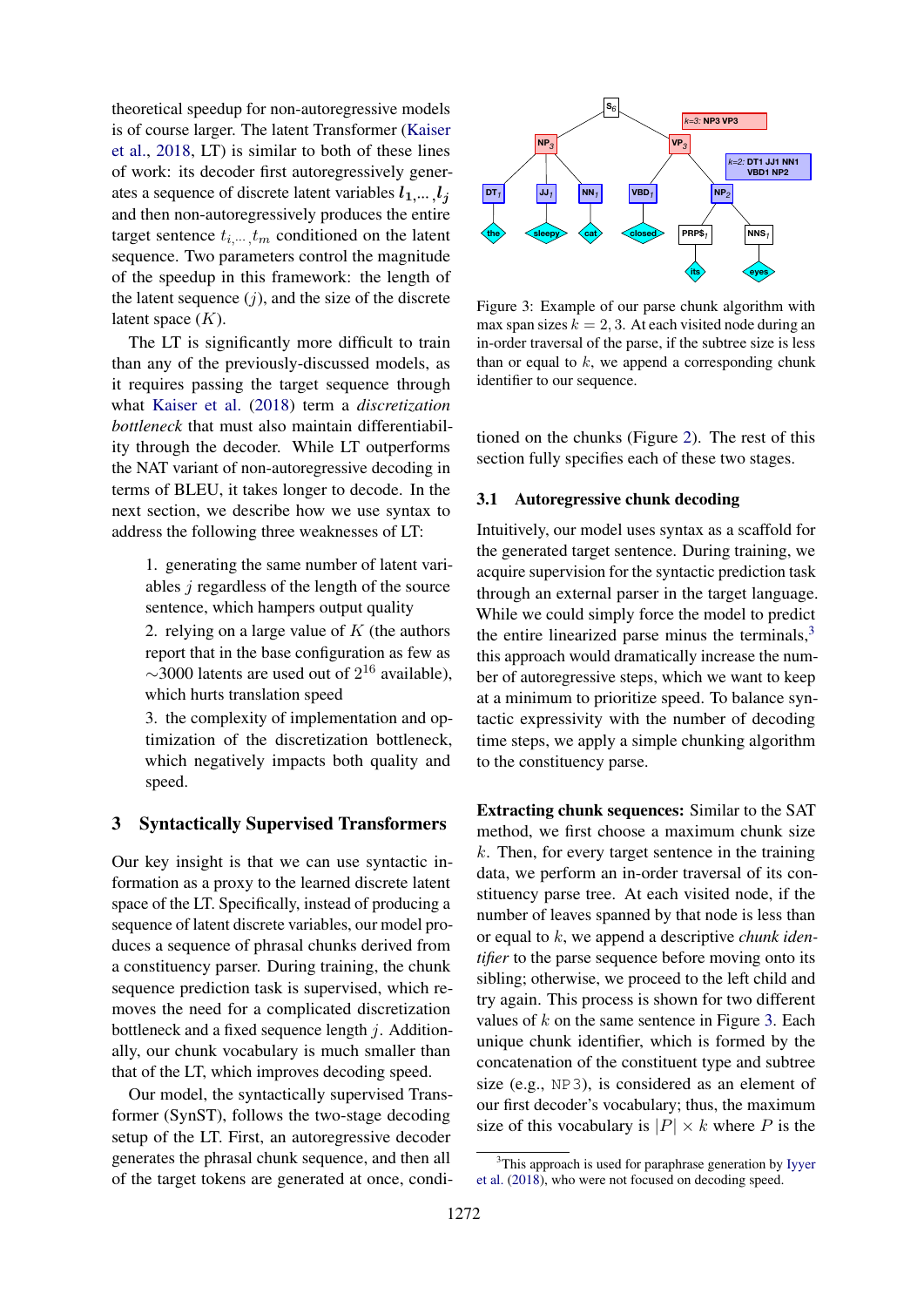set of all unique constituent types.<sup>[4](#page-4-1)</sup> Both parts of the chunk identifier (the constituent type and its size) are crucial to the performance of SynST, as demonstrated by the ablations in Section [5.](#page-6-0)

Predicting chunk sequences: Because we are fully supervising the chunk sequence prediction, both the encoder and parse decoder are architecturally identical to the encoder and decoder of the vanilla Transformer, respectively. The parse decoder differs in its target vocabulary, which is made up of chunk identifiers instead of word types, and in the number of layers (we use 1 layer instead of 6, as we observe diminishing returns from bigger parse decoders as shown in Section [5\)](#page-6-0). Formally, the parse decoder autoregressively predicts a sequence of chunk identifiers  $c_1, \ldots, c_p$  conditioned on the source sentence  $s^5$  $s^5$  by modeling

$$
p(c_{1,\dots,c_p}|s) = \prod_{i=1}^p p(c_i|c_{1,\dots,c_{i-1},s).
$$

Unlike LT, the length  $p$  of the chunk sequence changes dynamically based on the length of the target sentence, which is reminiscent of the token decoding process in the SAT.

#### 3.2 Non-autoregressive token decoding

In the second phase of decoding, we apply a single non-autoregressive step to produce the tokens of the target sentence by factorizing the target sequence probability as

$$
p(t_{1,\dots, t_m}|s) = \prod_{i=1}^m p(t_i|c_{1,\dots, c_p, s).
$$

Here, all target tokens are produced independently of each other, but in contrast to the previouslydescribed non-autoregressive models, we additionally condition each prediction on the entire chunk sequence. To implement this decoding step, we feed a chunk sequence as input to a second Transformer decoder, whose parameters are separate from those of the parse decoder. During training, we use the ground-truth chunk sequence as input, while at inference we use the predicted chunks.

Implementation details: To ensure that the number of input and output tokens in the second decoder are equal, which is a requirement of the Transformer decoder, we add placeholder <MASK> tokens to the chunk sequence, using the size component of each chunk identifier to determine where to place these tokens. For example, if the first decoder produces the chunk sequence NP2 PP3, our second decoder's input becomes NP2 <MASK> <MASK> PP3 <MASK> <MASK> <MASK>; this formulation also allows us to better leverage the Transformer's positional encodings. Then, we apply unmasked self-attention over this input sequence and predict target language tokens at each position associated with a <MASK> token.

### <span id="page-4-0"></span>4 Experiments

We evaluate the translation quality (in terms of BLEU) and the decoding speedup (average time to decode a sentence) of SynST compared to competing approaches. In a controlled series of experiments on four different datasets (En↔ De and En→ Fr language pairs), $6$  we find that SynST achieves a strong balance between quality and speed, consistently outperforming the semi-autoregressive SAT on all datasets and the similar LT on the only translation dataset for which [Kaiser et al.](#page-9-2) [\(2018\)](#page-9-2) report results. In this section, we first describe our experimental setup and its differences to those of previous work before providing a summary of the key results.

#### 4.1 Controlled experiments

Existing papers in non- and semi-autoregressive approaches do not adhere to a standard set of datasets, base model architectures, training tricks, or even evaluation scripts. This unfortunate disparity in evaluation setups means that numbers between different papers are uncomparable, making it difficult for practitioners to decide which method to choose. In an effort to offer a more meaningful comparison, we strive to keep our experimental conditions as close to those of [Kaiser et al.](#page-9-2) [\(2018\)](#page-9-2) as possible, as the LT is the most similar existing model to ours. In doing so, we made the following decisions:

• Our base model is the base vanilla Transformer [\(Vaswani et al.,](#page-10-0) [2017\)](#page-10-0) without any ar-

<span id="page-4-1"></span><sup>&</sup>lt;sup>4</sup>In practice, this vocabulary is significantly smaller than the discrete latent space of the LT for reasonable values of  $k$ .

<span id="page-4-2"></span><sup>&</sup>lt;sup>5</sup>In preliminary experiments, we also tried conditioning this decoder on the source parse, but we did not notice significant differences in translation quality.

<span id="page-4-3"></span><sup>&</sup>lt;sup>6</sup>We explored translating to other languages previously evaluated in the non- and semi-autoregressive decoding literature, but could not find publicly-available, reliable constituency parsers for them.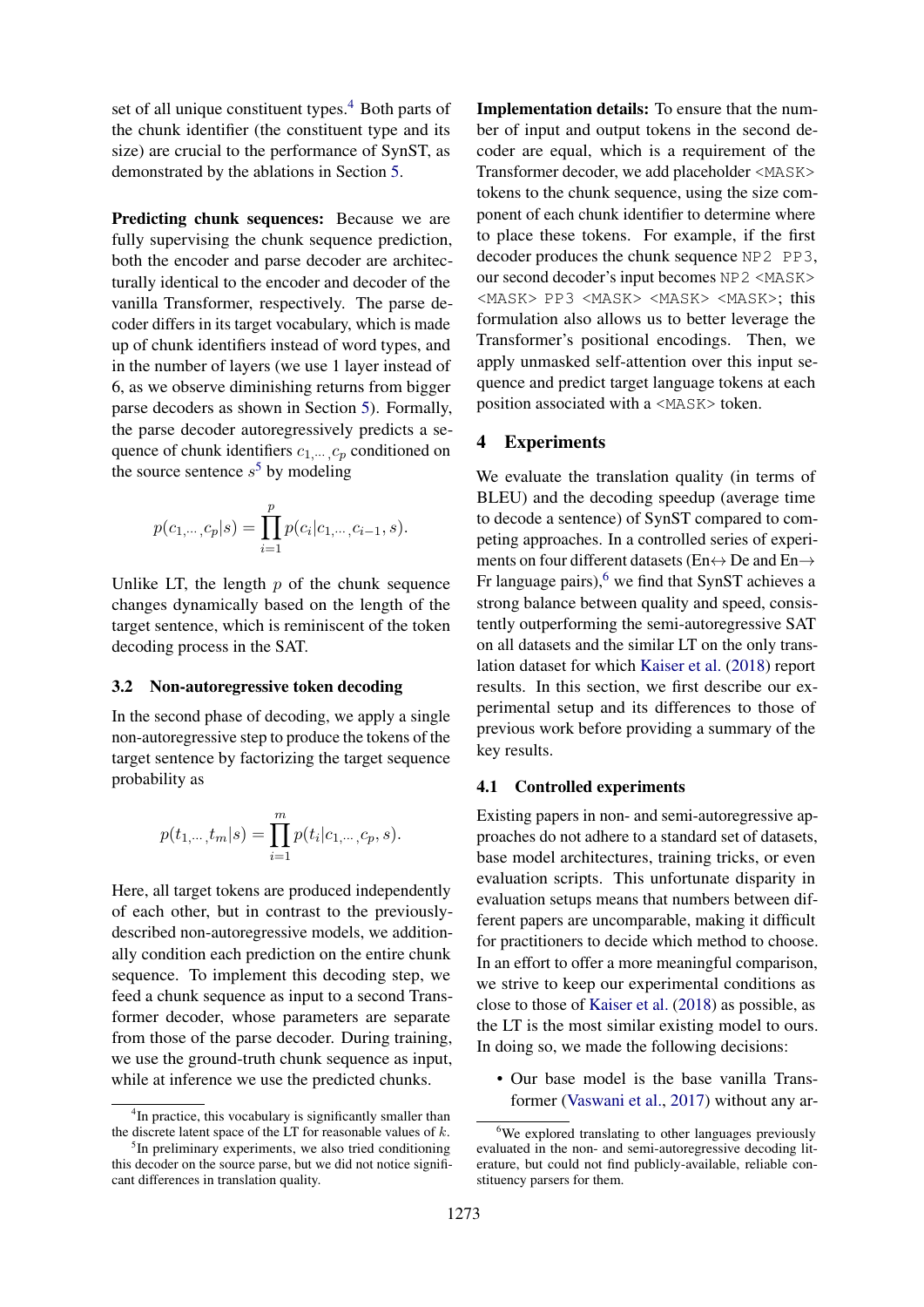<span id="page-5-4"></span>

| <b>Model</b>       | <b>WMT En-De</b> |              | <b>WMT De-En</b>         |                          | <b>IWSLT En-De</b> |                          | WMT En-Fr   |                          |
|--------------------|------------------|--------------|--------------------------|--------------------------|--------------------|--------------------------|-------------|--------------------------|
|                    | <b>BLEU</b>      | Speedup      | <b>BLEU</b>              | Speedup                  | <b>BLEU</b>        | Speedup                  | <b>BLEU</b> | Speedup                  |
| Baseline $(b = 1)$ | 25.82            | $1.15\times$ | 29.83                    | $1.14\times$             | 28.66              | $1.16\times$             | 39.41       | $1.18\times$             |
| Baseline $(b = 4)$ | 26.87            | $1.00\times$ | 30.73                    | $1.00\times$             | 30.00              | $1.00\times$             | 40.22       | $1.00\times$             |
| SAT $(k=2)$        | 22.81            | $2.05\times$ | 26.78                    | $2.04\times$             | 25.48              | $2.03\times$             | 36.62       | $2.14\times$             |
| SAT $(k=4)$        | 16.44            | $3.61\times$ | 21.27                    | $3.58\times$             | 20.25              | $3.45\times$             | 28.07       | $3.34\times$             |
| SAT $(k=6)$        | 12.55            | $4.86\times$ | 15.23                    | $4.27\times$             | 14.02              | $4.39\times$             | 24.63       | $4.77\times$             |
| $IT^*$             | 19.8             | $3.89\times$ | $\overline{\phantom{a}}$ | $\overline{\phantom{0}}$ | -                  | $\overline{\phantom{a}}$ |             | $\overline{\phantom{a}}$ |
| $SynST(k = 6)$     | 20.74            | $4.86\times$ | 25.50                    | $5.06\times$             | 23.82              | $3.78\times$             | 33.47       | $5.32\times$             |

Table 1: Controlled experiments comparing SynST to a baseline Transformer, SAT, and LT on four different datasets (two language pairs) demonstrate speed and BLEU improvements. Wall-clock speedup is measured on a single Nvidia TitanX Pascal by computing the average time taken to decode a single sentence in the dev/test set, averaged over five runs. When beam width b is not specified, we perform greedy decoding (i.e.,  $b = 1$ ). Note that the LT results are reported by [Kaiser et al.](#page-9-2) [\(2018\)](#page-9-2) and not from our own implementation;<sup>[9](#page-5-0)</sup> as such, they are not directly comparable to the other results.

chitectural upgrades.[7](#page-5-1)

- We use all of the hyperparameter values from the original Transformer paper and do not attempt to tune them further, except for: (1) the number of layers in the parse decoder, (2) the decoders do not use label smoothing.
- We do not use sequence-level knowledge distillation, which augments the training data with translations produced by an external autoregressive model. The choice of model used for distillation plays a part in the final BLEU score, so we remove this variable.
- We report all our BLEU numbers using sacre-BLEU [\(Post,](#page-9-9) [2018\)](#page-9-9) to ensure comparability with future work.<sup>[8](#page-5-2)</sup>
- We report wall-clock speedups by measuring the average time to decode one sentence (batch size of one) in the dev/test set.

As the code for LT is not readily available<sup>[9](#page-5-0)</sup>, we also reimplement the SAT model using our setup, as it is the most similar model outside of LT to our own.[10](#page-5-3) For SynST, we set the maximum chunk size  $k = 6$  and compare this model to the SAT trained with  $k = 2, 4, 6$ .

#### 4.2 Datasets

We experiment with English-German and English-French datasets, relying on constituency parsers in all three languages. We use the Stanford CoreNLP [\(Manning et al.,](#page-9-10) [2014\)](#page-9-10) shift-reduce parsers for English, German, and French. For English-German, we evaluate on WMT 2014 En↔De as well as IWSLT 2016 En→De, while for English-French we train on the Europarl / Common Crawl subset of the full WMT 2014 En→Fr data and evaluate over the full dev/test sets. WMT 2014  $En \leftrightarrow De$ consists of around 4.5 million sentence pairs encoded using byte pair encoding [\(Sennrich et al.,](#page-10-5) [2016\)](#page-10-5) with a shared source-target vocabulary of roughly 37000 tokens. We use the same preprocessed dataset used in the original Transformer paper and also by many subsequent papers that have investigated improving decoding speed, evaluating on the newstest2013 dataset for validation and the newstest2014 dataset for testing. For the IWSLT dataset we use tst2013 for validation and utilize the same hyperparameters as [Lee et al.](#page-9-1) [\(2018\)](#page-9-1).

#### 4.3 Results

Table [1](#page-5-4) contains the results on all four datasets. SynST achieves speedups of  $\sim$  4 − 5 $\times$  that of the vanilla Transformer, which is larger than nearly all

<span id="page-5-1"></span> $7As$  the popular Tensor2Tensor implementation is constantly being tweaked, we instead re-implement the Transformer as originally published and verify that its results closely match the published ones. Our implementation achieves a BLEU of 27.69 on WMT'14 En-De, when using multi-bleu.perl from Moses SMT.

<span id="page-5-2"></span><sup>8</sup> SacreBLEU signature: BLEU+case.mixed+lang.LANG +numrefs.1+smooth.exp+test.TEST+tok.intl+version.1.2.11, with LANG  $\in$  {en-de, de-en, en-fr} and TEST  $\in$  {wmt14/full, iwslt2017/tst2013}

<span id="page-5-0"></span><sup>&</sup>lt;sup>9</sup>We attempted to use the publicly available code in Tensor2Tensor, but were unable to successfully train a model.

<span id="page-5-3"></span><sup>&</sup>lt;sup>10</sup>The published SAT results use knowledge distillation and

different hyperparameters than the vanilla Transformer, most notably a tenfold decrease in training steps due to initializing from a pre-trained Transformer.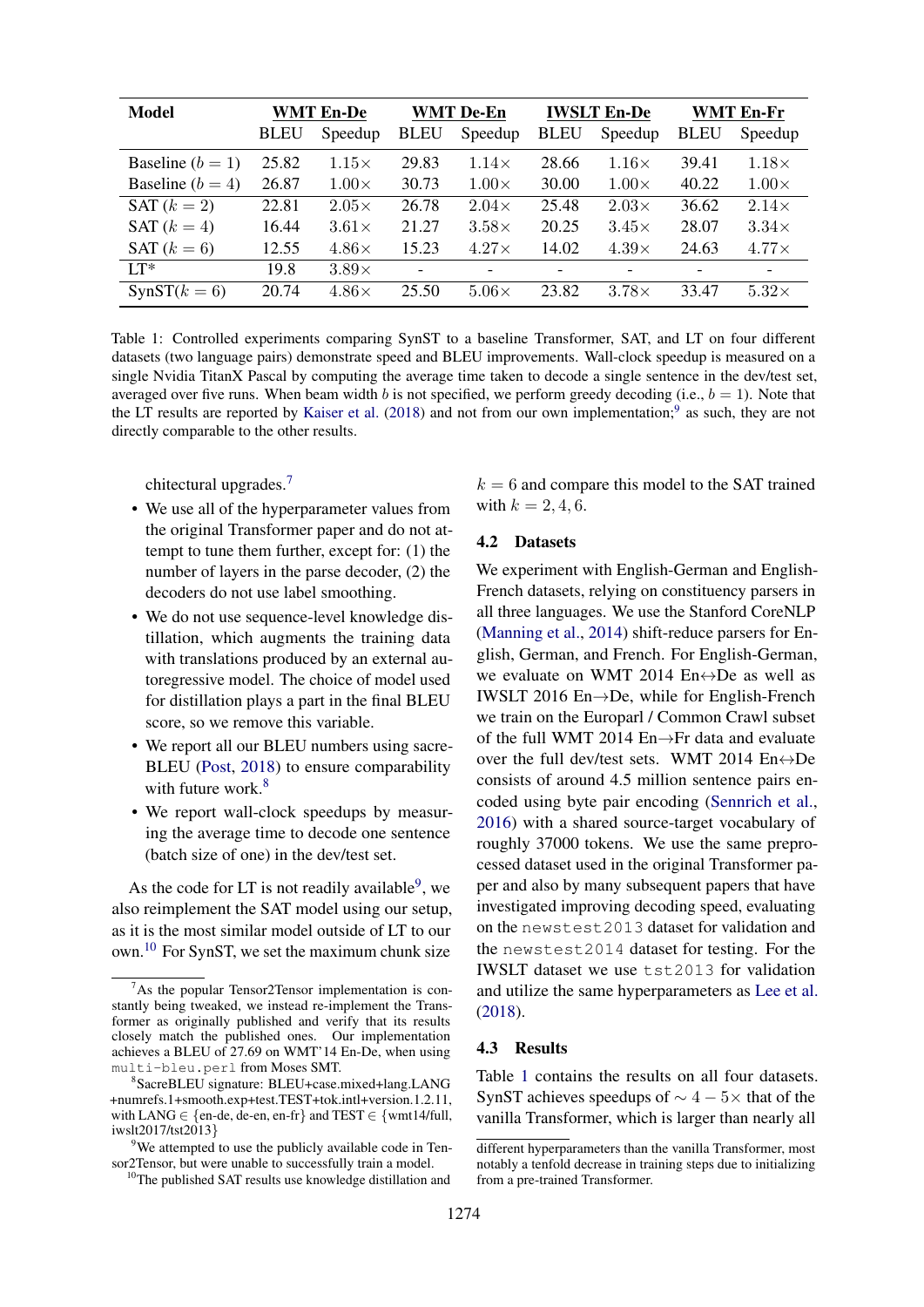<span id="page-6-1"></span>

|                                                                         | <b>Chunk types</b> | $SynST$ predictions with $ $ separating syntax chunks                                           |  |  |  |  |
|-------------------------------------------------------------------------|--------------------|-------------------------------------------------------------------------------------------------|--|--|--|--|
| Words repeated                                                          | <b>NP1, NP3</b>    | But   it   is   enthusiasm   in   a great enthusiasm                                            |  |  |  |  |
| in two separate<br>syntax chunks                                        | NP3.PP4            | Enrique   Pena   Nieto   is   facing   a difficult start   on a difficult start                 |  |  |  |  |
| (blue, red)                                                             | <b>NP2, PP3</b>    | $Do   you   not   turn   your voters   on your voters$                                          |  |  |  |  |
|                                                                         | <b>Output type</b> | Output for a single example                                                                     |  |  |  |  |
| SynST reorders                                                          | ground truth       | Canada   was   the first country   to   make   photograph warnings   <b>mandatory in 2001</b>   |  |  |  |  |
| syntax chunks,<br>which is fixed<br>with gold parses<br>$(GP)$ as input | SynST              | Canada   was   the first country   in 2001   to   propose   photographic warnings               |  |  |  |  |
|                                                                         | predicted parse    | NP1 VBD1 NP3 PP2 TO1 VB1 NP4                                                                    |  |  |  |  |
|                                                                         | $SynST + GP$       | Canada   was   the first country   to   make   photographic warnings   <b>available in 2001</b> |  |  |  |  |
|                                                                         | <b>True chunk</b>  | SynST predictions with @@ as subword divisions                                                  |  |  |  |  |
| Wrong subword                                                           | ignores them       | I $\vert$ simply $\vert$ ign@@ it them                                                          |  |  |  |  |
| completion<br>within a <b>syntax</b>                                    | beforehand         | Most $ST@@I  can   be   cur@@ed $ <b>be</b> $@@foreh@@ly$                                       |  |  |  |  |
| chunk                                                                   | examines           | Beg@@ inning $ $ of $ $ the course $ $ which $ $ exam@@ ates $ $ the                            |  |  |  |  |

Table 2: Common error made by SynST due to its syntactically informed semi-autoregressive decoding. Different syntax chunks have been separated by | symbols in all the decoded outputs.

of the SAT configurations. Quality-wise, SynST again significantly outperforms the SAT configurations at comparable speedups on all datasets. On WMT En-De, SynST improves by 1 BLEU over LT (20.74 vs LT's 19.8 without reranking).

Comparisons to other published work: As mentioned earlier, we adopt a very strict set of experimental conditions to evaluate our work against LT and SAT. For completeness, we also offer an unscientific comparison to other numbers in [Table A1.](#page-11-0)

#### <span id="page-6-0"></span>5 Analysis

In this section, we perform several analysis and ablation experiments on the IWSLT En-De dev set to shed more light on how SynST works. Specifically, we explore common classes of translation errors, important factors behind SynST's speedup, and the performance of SynST's parse decoder.

<span id="page-6-2"></span>

Figure 4: The average size of a chunk given a particular value of the max chunk size  $k$ .

#### 5.1 Analyzing SynST's translation quality

*What types of translation errors does SynST make?* Through a qualitative inspection of SynST's output translations, we identify three types of errors that SynST makes more frequently than the vanilla Transformer: subword repetition, phrasal reordering, and inaccurate subword completions. Table [2](#page-6-1) contains examples of each error type.

*Do we need to include the constituent type in the chunk identifier?* SynST's chunk identifiers contain both the constituent type as well as chunk size. Is the syntactic information actually useful during decoding, or is most of the benefit from the chunk size? To answer this question, we train a variant of SynST without the constituent identifiers, so instead of predicting NP3 VP2 PP4, for example, the parse decoder would predict 3 2 4. This model substantially underperforms, achieving a BLEU of 8.19 compared to 23.82 for SynST, which indicates that the syntactic information is of considerable value.

*How much does BLEU improve when we provide the ground-truth chunk sequence?* To get an upper bound on how much we can gain by improving SynST's parse decoder, we replace the input to the second decoder with the ground-truth chunk sequence instead of the one generated by the parse decoder. The BLEU increases from 23.8 to 41.5 with this single change, indicating that future work on SynST's parse decoder could prove very fruitful.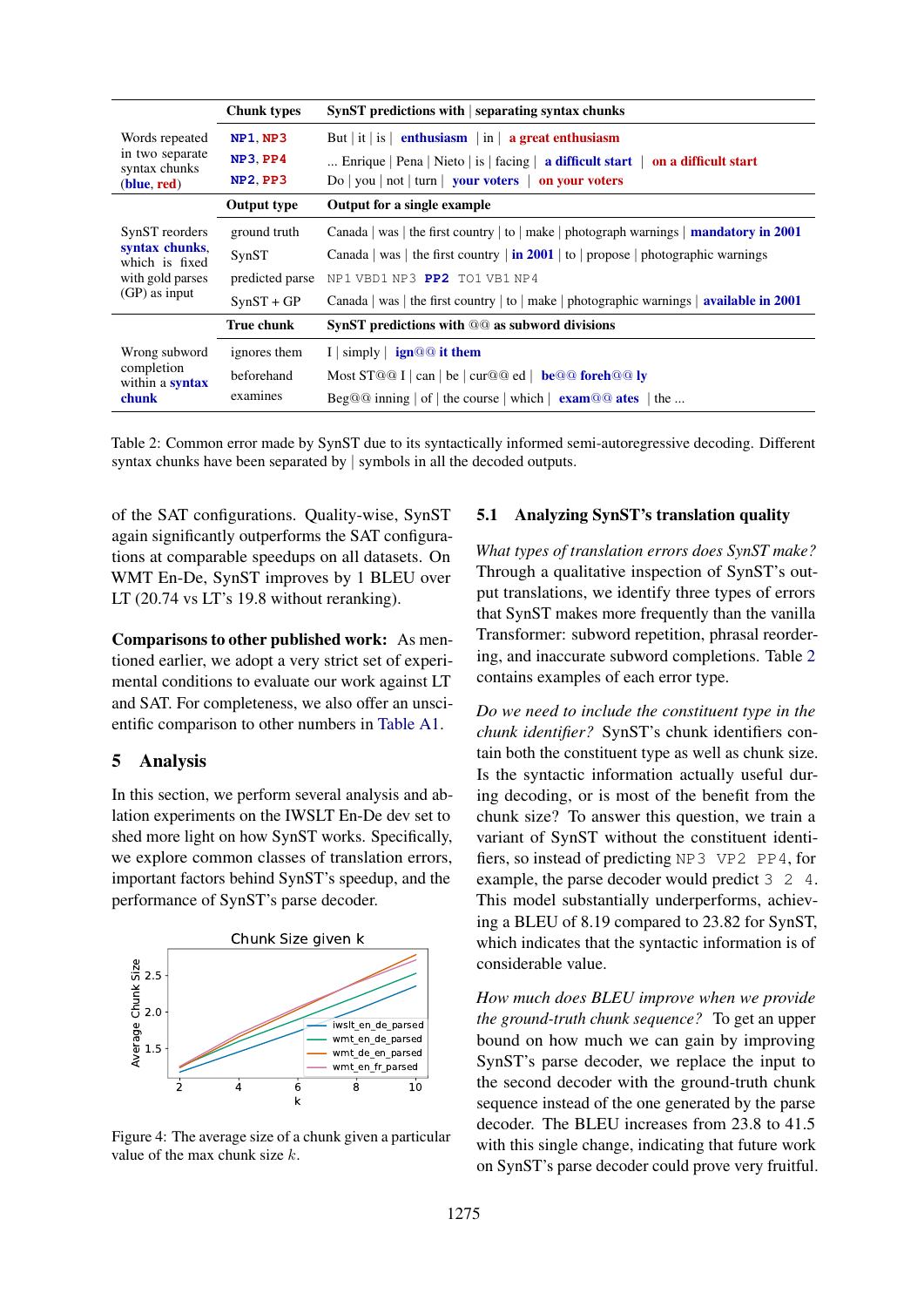<span id="page-7-2"></span>

|             | <b>Predicted parse</b> | <b>Predicted parse</b> | <b>Parsed prediction</b> | <b>Parsed prediction</b> |  |
|-------------|------------------------|------------------------|--------------------------|--------------------------|--|
|             | VS.                    | VS.                    | VS.                      | VS.                      |  |
|             | Gold parse (separate)  | Gold parse (joint)     | Gold parse               | <b>Predicted parse</b>   |  |
| Exact match | 65.48                  | 69.64                  | 79.16                    | 89.90                    |  |
|             | $4.23\%$               | 5.24%                  | 5.94%                    | 43.10%                   |  |

Table 3: F1 and exact match comparisons of predicted chunk sequences (from the parse decoder), ground-truth chunk sequences (from an external parser in the target language), and chunk sequences obtained after parsing the translation produced by the token decoder. First two columns show the improvement obtained by jointly training the two decoders. The third column shows that when the token decoder deviates from the predicted chunk sequence, it usually results in a translation that is closer to the ground-truth target syntax, while the fourth column shows that the token decoder closely follows the predicted chunk sequence.

### 5.2 Analyzing SynST's speedup

*What is the impact of average chunk size on our measured speedup?* Figure [4](#page-6-2) shows that the IWSLT dataset, for which we report the lowest SynST speedup, has a significantly lower average chunk size than that of the other datasets at many different values of  $k$ .<sup>[11](#page-7-1)</sup> We observe that our empirical speedup directly correlates with the average chunk size: ranking the datasets by empirical speedups in Table [1](#page-5-4) results in the same ordering as Figure [4'](#page-6-2)s ranking by average chunk size.

*How does the number of layers in SynST's parse decoder affect the BLEU/speedup tradeoff?* All SynST experiments in Table [1](#page-5-4) use a single layer for the parse decoder. Table [4](#page-7-0) shows that increasing the number of layers from 1 to 5 results in a BLEU increase of only 0.5, while the speedup drops from  $3.8\times$  to  $1.4\times$ . Our experiments indicate that (1) a single layer parse decoder is reasonably sufficient to model the chunked sequence and (2) despite its small output vocabulary, the parse decoder is the bottleneck of SynST in terms of decoding speed.

#### <span id="page-7-3"></span>5.3 Analyzing SynST's parse decoder

*How well does the predicted chunk sequence match the ground truth?* We evaluate the generated chunk sequences by the parse decoder to explore how well it can recover the ground-truth chunk sequence (where the "ground truth" is provided by the external parser). Concretely, we compute the chunk-level F1 between the predicted chunk sequence and the ground-truth. We evaluate two configurations of the parse decoder, one in which it is trained separately from the token decoder (first column of Table [3\)](#page-7-2), and the other where both decoders are trained jointly (second column of Ta-

<span id="page-7-0"></span>

| # Layers | Max Chunk Size | Speedup     | <b>BLEU</b> |
|----------|----------------|-------------|-------------|
| 1        | $k=6$          | $3.8\times$ | 23.82       |
| 2        | $k=6$          | $2.8\times$ | 23.98       |
| 3        | $k=6$          | $2.2\times$ | 24.54       |
| 4        | $k=6$          | $1.8\times$ | 24.04       |
| 5        | $k=6$          | $1.4\times$ | 24.34       |
|          | $k \in \{16\}$ | $3.1\times$ | 25.31       |

Table 4: Increasing the number of layers in SynST's parse decoder significantly lowers the speedup while marginally impacting BLEU. Randomly sampling  $k$ from  $\{1 \dots 6\}$  during training boosts BLEU significantly with minimal impact on speedup.

ble [3\)](#page-7-2). We observe that joint training boosts the chunk F1 from 65.4 to 69.6, although, in both cases the F1 scores are relatively low, which matches our intuition as most source sentences can be translated into multiple target syntactic forms.

*How much does the token decoder rely on the predicted chunk sequence?* If SynST's token decoder produces the translation "the man went to the store" from the parse decoder's prediction of PP3 NP3, it has clearly ignored the predicted chunk sequence. To measure how often the token decoder follows the predicted chunk sequence, we parse the generated translation and compute the F1 between the resulting chunk sequence and the parse decoder's prediction (fourth column of Table [3\)](#page-7-2). Strong results of 89.9 F1 and 43.1% exact match indicate that the token decoder is heavily reliant on the generated chunk sequences.

*When the token decoder deviates from the predicted chunk sequence, does it do a better job matching the ground-truth target syntax?* Our next experiment investigates why the token decoder sometimes ignores the predicted chunk sequence. One

<span id="page-7-1"></span> $11$  IWSLT is composed of TED talk subtitles. A small average chunk size is likely due to including many short utterances.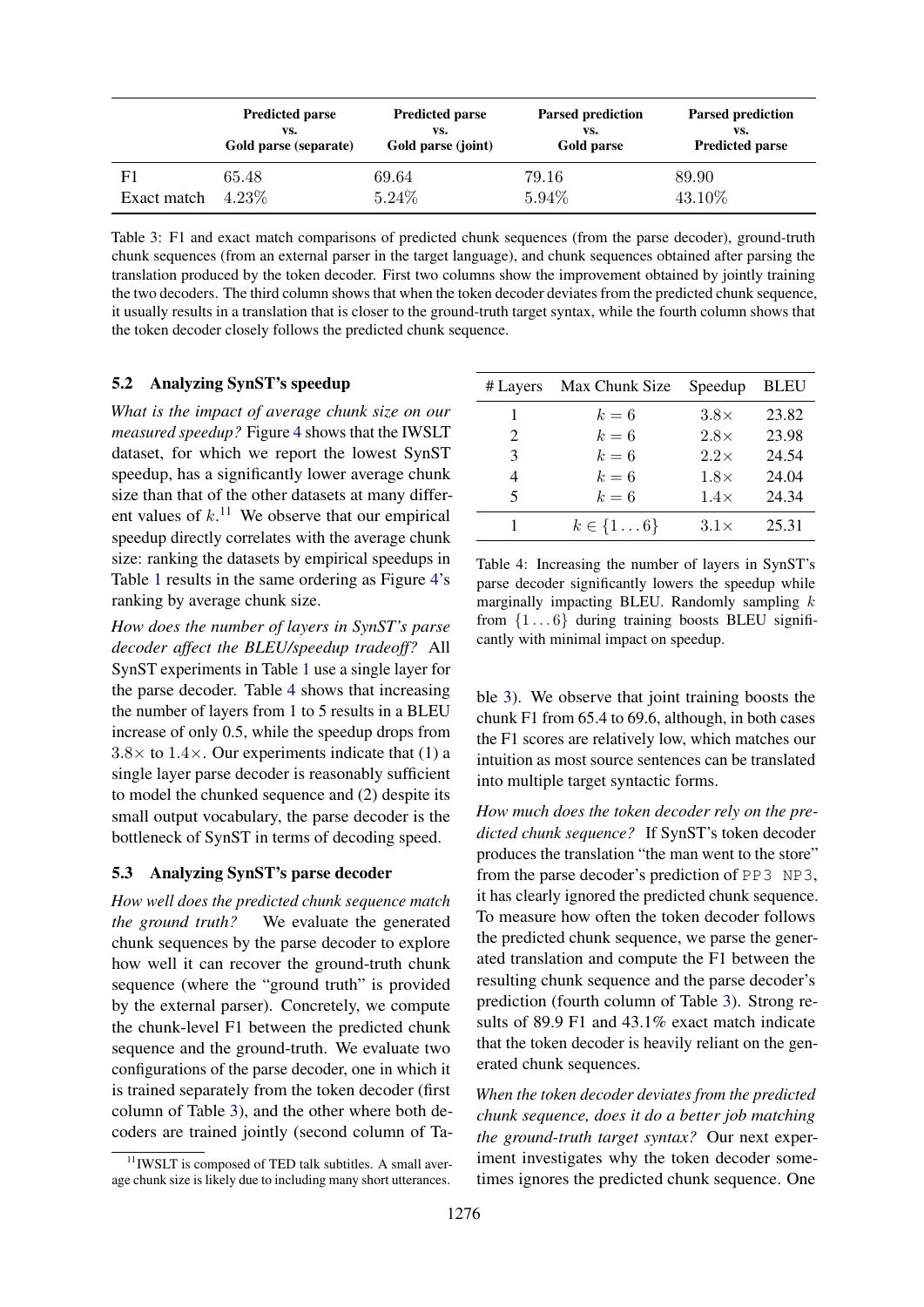hypothesis is that it does so to correct mistakes made by the parse decoder. To evaluate this hypothesis, we parse the predicted translation (as we did in the previous experiment) and then compute the chunk-level F1 between the resulting chunk sequence and the *ground-truth* chunk sequence. The resulting F1 is indeed almost 10 points higher (third column of Table [3\)](#page-7-2), indicating that the token decoder does have the ability to correct mistakes.

*What if we vary the max chunk size* k *during training?* Given a fixed k, our chunking algorithm (see Figure [3\)](#page-3-2) produces a deterministic chunking, allowing better control of SynST's speedup, even if that sequence may not be optimal for the token decoder. During training we investigate usken decoder. During training we investigate us-<br>ing  $k' = \min(k, \sqrt{T})$ , where T is the target sentence length (to ensure short inputs do not collapse into a single chunk) and randomly sampling  $k \in \{1 \dots 6\}$ . The final row of Table [4](#page-7-0) shows that exposing the parse decoder to multiple possible chunkings of the same sentence during training allows it to choose a sequence of chunks that has a higher likelihood at test time, improving BLEU by 1.5 while decreasing the speedup from  $3.8\times$  to  $3.1 \times$ ; this is an exciting result for future work (see Table [A3](#page-12-0) for additional analysis).

### 6 Related Work

Our work builds on the existing body of literature in both fast decoding methods for neural generation models as well as syntax-based MT; we review each area below.

### 6.1 Fast neural decoding

While all of the prior work described in Section [2](#page-1-1) is relatively recent, non-autoregressive methods for decoding in NMT have been around for longer, although none relies on syntax like SynST. [Schwenk](#page-9-11) [\(2012\)](#page-9-11) translate short phrases non-autoregressively, while [Kaiser and Bengio](#page-9-12) [\(2016\)](#page-9-12) implement a nonautoregressive neural GPU architecture and [Li](#page-9-13)[bovick and Helcl](#page-9-13) [\(2018\)](#page-9-13) explore a CTC approach. [Guo et al.](#page-9-14) [\(2019\)](#page-9-14) use phrase tables and word-level adversarial methods to improve upon the NAT model of [Gu et al.](#page-9-0) [\(2018\)](#page-9-0), while [Wang et al.](#page-10-6) [\(2019\)](#page-10-6) regularize NAT by introducing similarity and backtranslation terms to the training objective.

### 6.2 Syntax-based translation

There is a rich history of integrating syntax into machine translation systems. [Wu](#page-10-7) [\(1997\)](#page-10-7) pioneered

this direction by proposing an inverse transduction grammar for building word aligners. [Yamada and](#page-10-8) [Knight](#page-10-8) [\(2001\)](#page-10-8) convert an externally-derived source parse tree to a target sentence, the reverse of what we do with SynST's parse decoder; later, other variations such as string-to-tree and tree-to-tree translation models followed [\(Galley et al.,](#page-9-15) [2006;](#page-9-15) [Cowan et al.,](#page-9-16) [2006\)](#page-9-16). The Hiero system of [Chiang](#page-9-17) [\(2005\)](#page-9-17) employs a learned synchronous context free grammar within phrase-based translation, which follow-up work augmented with syntactic supervision [\(Zollmann and Venugopal,](#page-10-9) [2006;](#page-10-9) [Marton and](#page-9-18) [Resnik,](#page-9-18) [2008;](#page-9-18) [Chiang et al.,](#page-9-19) [2008\)](#page-9-19).

Syntax took a back seat with the advent of neural MT, as early sequence to sequence models [\(Sutskever et al.,](#page-10-10) [2014;](#page-10-10) [Luong et al.,](#page-9-20) [2015\)](#page-9-20) focused on architectures and optimization. [Sennrich](#page-10-11) [and Haddow](#page-10-11) [\(2016\)](#page-10-11) demonstrate that augmenting word embeddings with dependency relations helps NMT, while [Shi et al.](#page-10-12) [\(2016\)](#page-10-12) show that NMT systems do not automatically learn subtle syntactic properties. [Stahlberg et al.](#page-10-13) [\(2016\)](#page-10-13) incorporate Hiero's translation grammar into NMT systems with improvements; similar follow-up results [\(Aharoni](#page-9-3) [and Goldberg,](#page-9-3) [2017;](#page-9-3) [Eriguchi et al.,](#page-9-4) [2017\)](#page-9-4) directly motivated this work.

### 7 Conclusions & Future Work

We propose SynST, a variant of the Transformer architecture that achieves decoding speedups by autoregressively generating a constituency chunk sequence before non-autoregressively producing all tokens in the target sentence. Controlled experiments show that SynST outperforms competing non- and semi-autoregressive approaches in terms of both BLEU and wall-clock speedup on En-De and En-Fr language pairs. While our method is currently restricted to languages that have reliable constituency parsers, an exciting future direction is to explore unsupervised tree induction methods for low-resource target languages [\(Drozdov et al.,](#page-9-21) [2019\)](#page-9-21). Finally, we hope that future work in this area will follow our lead in using carefully-controlled experiments to enable meaningful comparisons.

#### Acknowledgements

We thank the anonymous reviewers for their insightful comments. We also thank Justin Payan and the rest of the UMass NLP group for helpful comments on earlier drafts. Finally, we thank Weiqiu You for additional experimentation efforts.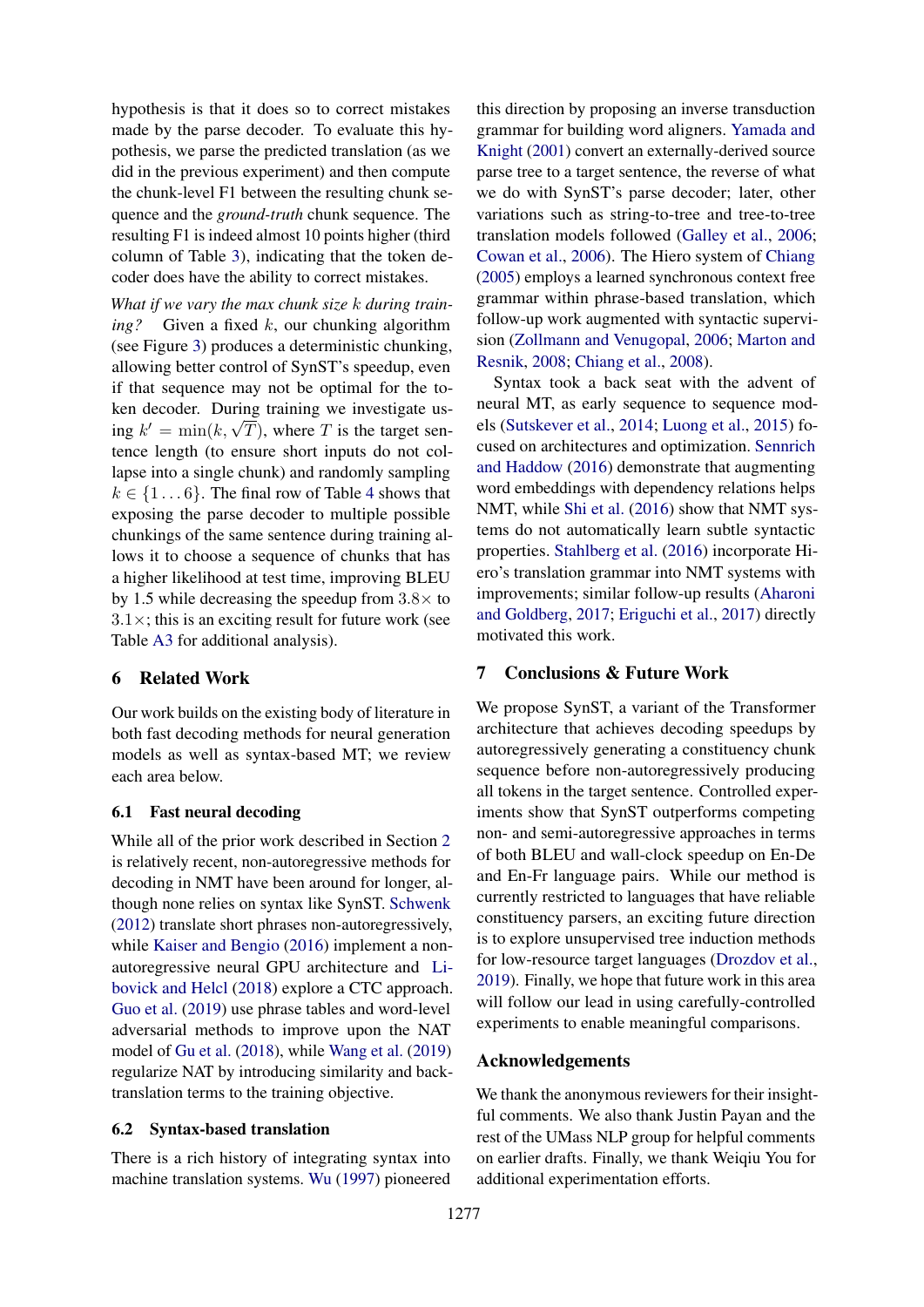#### References

- <span id="page-9-3"></span>Roee Aharoni and Yoav Goldberg. 2017. Towards string-to-tree neural machine translation. In *Proceedings of the Association for Computational Linguistics*.
- <span id="page-9-6"></span>Dzmitry Bahdanau, Kyunghyun Cho, and Yoshua Bengio. 2014. Neural machine translation by jointly learning to align and translate. In *Proceedings of the International Conference on Learning Representations*.
- <span id="page-9-17"></span>David Chiang. 2005. A hierarchical phrase-based model for statistical machine translation. In *Proceedings of the Association for Computational Linguistics*, pages 263–270. Association for Computational Linguistics.
- <span id="page-9-19"></span>David Chiang, Yuval Marton, and Philip Resnik. 2008. Online large-margin training of syntactic and structural translation features. In *Proceedings of Empirical Methods in Natural Language Processing*, pages 224–233. Association for Computational Linguistics.
- <span id="page-9-16"></span>Brooke Cowan, Ivona Kučerová, and Michael Collins. 2006. A discriminative model for tree-to-tree translation. In *Proceedings of Empirical Methods in Natural Language Processing*, pages 232–241. Association for Computational Linguistics.
- <span id="page-9-21"></span>Andrew Drozdov, Patrick Verga, Mohit Yadav, Mohit Iyyer, and Andrew McCallum. 2019. Unsupervised latent tree induction with deep inside-outside recursive autoencoders. In *Conference of the North American Chapter of the Association for Computational Linguistics*.
- <span id="page-9-4"></span>Akiko Eriguchi, Yoshimasa Tsuruoka, and Kyunghyun Cho. 2017. Learning to parse and translate improves neural machine translation. In *Proceedings of the Association for Computational Linguistics*. Association for Computational Linguistics (ACL).
- <span id="page-9-15"></span>Michel Galley, Jonathan Graehl, Kevin Knight, Daniel Marcu, Steve DeNeefe, Wei Wang, and Ignacio Thayer. 2006. Scalable inference and training of context-rich syntactic translation models. In *Proceedings of the Association for Computational Linguistics*, pages 961–968. Association for Computational Linguistics.
- <span id="page-9-0"></span>Jiatao Gu, James Bradbury, Caiming Xiong, Victor OK Li, and Richard Socher. 2018. Non-autoregressive neural machine translation. In *Proceedings of International Conference on Learning Representations*.
- <span id="page-9-14"></span>Junliang Guo, Xu Tan, Di He, Tao Qin, Linli Xu, and Tie-Yan Liu. 2019. Non-Autoregressive Neural Machine Translation with Enhanced Decoder Input. In *Association for the Advancement of Artificial Intelligence*.
- <span id="page-9-5"></span>Sepp Hochreiter and Jürgen Schmidhuber. 1997. Long short-term memory. *Neural computation*.
- <span id="page-9-8"></span>Mohit Iyyer, John Wieting, Kevin Gimpel, and Luke Zettlemoyer. 2018. Adversarial example generation with syntactically controlled paraphrase networks. In *Conference of the North American Chapter of the Association for Computational Linguistics*.
- <span id="page-9-12"></span>Łukasz Kaiser and Samy Bengio. 2016. Can active memory replace attention? In *Proceedings of Advances in Neural Information Processing Systems*, pages 3781–3789.
- <span id="page-9-2"></span>Lukasz Kaiser, Samy Bengio, Aurko Roy, Ashish Vaswani, Niki Parmar, Jakob Uszkoreit, and Noam Shazeer. 2018. [Fast decoding in sequence models](http://proceedings.mlr.press/v80/kaiser18a.html) [using discrete latent variables.](http://proceedings.mlr.press/v80/kaiser18a.html) In *Proceedings of the 35th International Conference on Machine Learning*, volume 80 of *Proceedings of Machine Learn*ing Research, pages 2390–2399, Stockholmsmässan, Stockholm Sweden. PMLR.
- <span id="page-9-7"></span>Yoon Kim and Alexander M Rush. 2016. Sequencelevel knowledge distillation. In *Proceedings of Empirical Methods in Natural Language Processing*, pages 1317–1327.
- <span id="page-9-1"></span>Jason Lee, Elman Mansimov, and Kyunghyun Cho. 2018. Deterministic non-autoregressive neural sequence modeling by iterative refinement. In *Proceedings of Empirical Methods in Natural Language Processing*, pages 1173–1182.
- <span id="page-9-13"></span>Jindich Libovick and Jindich Helcl. 2018. End-to-End Non-Autoregressive Neural Machine Translation with Connectionist Temporal Classification. In *Proceedings of Empirical Methods in Natural Language Processing*.
- <span id="page-9-20"></span>Thang Luong, Hieu Pham, and Christopher D Manning. 2015. Effective approaches to attention-based neural machine translation. In *Proceedings of Empirical Methods in Natural Language Processing*, pages 1412–1421.
- <span id="page-9-10"></span>Christopher D. Manning, Mihai Surdeanu, John Bauer, Jenny Finkel, Steven J. Bethard, and David Mc-Closky. 2014. [The Stanford CoreNLP natural lan](http://www.aclweb.org/anthology/P/P14/P14-5010)[guage processing toolkit.](http://www.aclweb.org/anthology/P/P14/P14-5010) In *Association for Computational Linguistics (ACL) System Demonstrations*, pages 55–60.
- <span id="page-9-18"></span>Yuval Marton and Philip Resnik. 2008. Soft syntactic constraints for hierarchical phrased-based translation. *Proceedings of the Association for Computational Linguistics*, pages 1003–1011.
- <span id="page-9-9"></span>Matt Post. 2018. [A call for clarity in reporting BLEU](http://aclweb.org/anthology/W18-6319) [scores.](http://aclweb.org/anthology/W18-6319) In *Proceedings of the Third Conference on Machine Translation: Research Papers*, pages 186– 191. Association for Computational Linguistics.
- <span id="page-9-11"></span>Holger Schwenk. 2012. Continuous space translation models for phrase-based statistical machine translation. *Proceedings of International Conference on Computational Linguistics*, pages 1071–1080.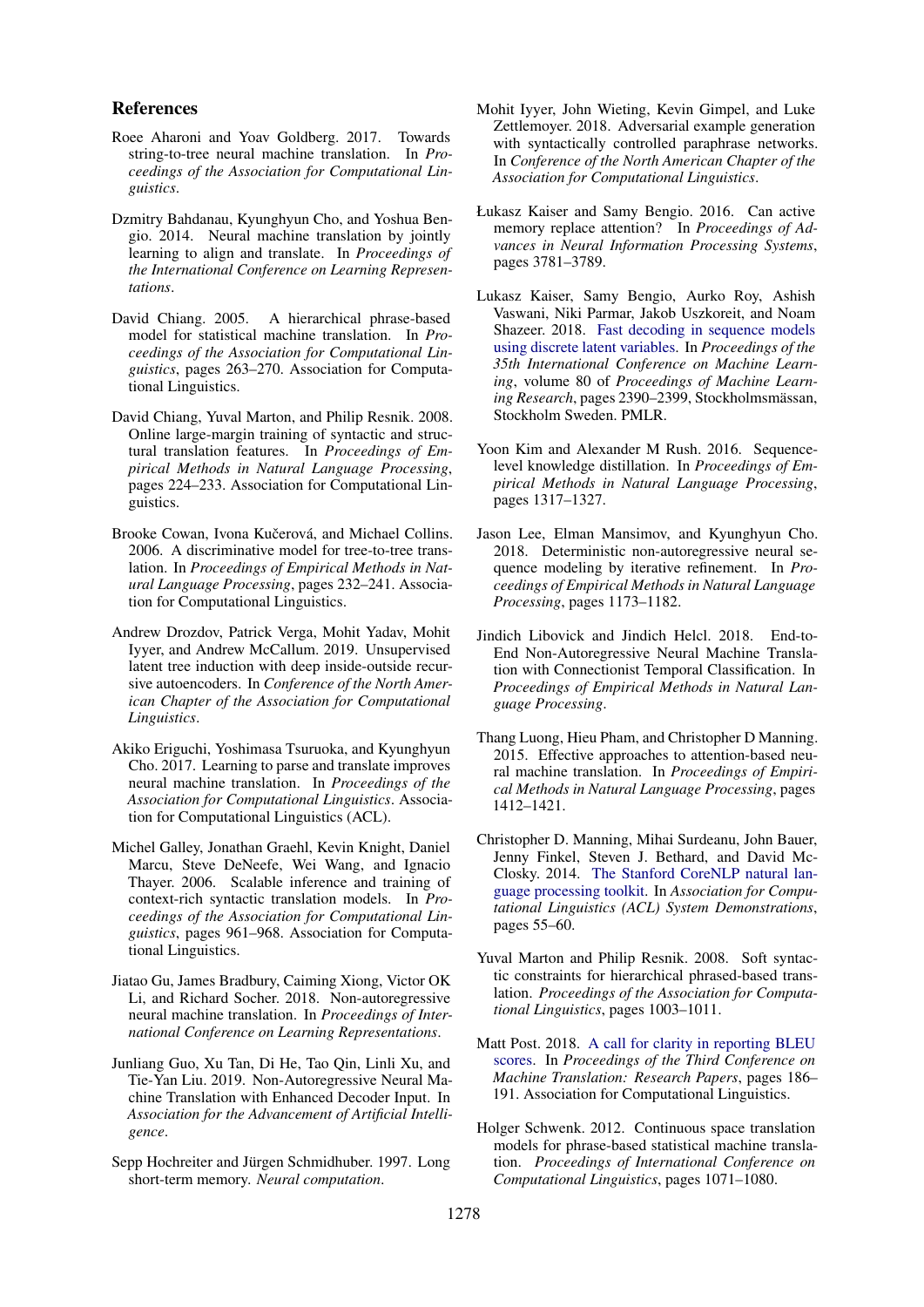- <span id="page-10-11"></span>Rico Sennrich and Barry Haddow. 2016. Linguistic input features improve neural machine translation. In *Proceedings of the First Conference on Machine Translation: Volume 1, Research Papers*, volume 1, pages 83–91.
- <span id="page-10-5"></span>Rico Sennrich, Barry Haddow, and Alexandra Birch. 2016. Neural machine translation of rare words with subword units. In *Proceedings of the 54th Annual Meeting of the Association for Computational Linguistics (Volume 1: Long Papers)*, volume 1, pages 1715–1725.
- <span id="page-10-12"></span>Xing Shi, Inkit Padhi, and Kevin Knight. 2016. Does string-based neural mt learn source syntax? In *Proceedings of Empirical Methods in Natural Language Processing*, pages 1526–1534.
- <span id="page-10-13"></span>F Stahlberg, E Hasler, A Waite, and B Byrne. 2016. Syntactically guided neural machine translation. In *Proceedings of the Association for Computational Linguistics*, volume 2, pages 299–305. Association for Computational Linguistics.
- <span id="page-10-2"></span>Mitchell Stern, Noam Shazeer, and Jakob Uszkoreit. 2018. Blockwise parallel decoding for deep autoregressive models. In *Advances in Neural Information Processing Systems*, pages 10106–10115.
- <span id="page-10-3"></span>Emma Strubell, Patrick Verga, Daniel Andor, David Weiss, and Andrew McCallum. 2018. Linguistically-Informed Self-Attention for Semantic Role Labeling. In *Proceedings of Empirical Methods in Natural Language Processing*, Brussels, Belgium.
- <span id="page-10-10"></span>Ilya Sutskever, Oriol Vinyals, and Quoc V Le. 2014. Sequence to sequence learning with neural networks. In *Proceedings of Advances in Neural Information Processing Systems*, pages 3104–3112.
- <span id="page-10-4"></span>Swabha Swayamdipta, Sam Thomson, Kenton Lee, Luke Zettlemoyer, Chris Dyer, and Noah A Smith. 2018. Syntactic scaffolds for semantic structures. In *Proceedings of Empirical Methods in Natural Language Processing*, pages 3772–3782.
- <span id="page-10-0"></span>Ashish Vaswani, Noam Shazeer, Niki Parmar, Jakob Uszkoreit, Llion Jones, Aidan N Gomez, Łukasz Kaiser, and Illia Polosukhin. 2017. Attention is all you need. In *Advances in Neural Information Processing Systems*, pages 5998–6008.
- <span id="page-10-1"></span>Chunqi Wang, Ji Zhang, and Haiqing Chen. 2018. Semi-autoregressive neural machine translation. In *Proceedings of the 2018 Conference on Empirical Methods in Natural Language Processing*, pages 479–488.
- <span id="page-10-6"></span>Yiren Wang, Fei Tian, Di He, Tao Qin, ChengXiang Zhai, and Tie-Yan Liu. 2019. Non-Autoregressive Machine Translation with Auxiliary Regularization. In *Association for the Advancement of Artificial Intelligence*.
- <span id="page-10-7"></span>Dekai Wu. 1997. Stochastic inversion transduction grammars and bilingual parsing of parallel corpora. *Computational linguistics*, 23(3):377–403.
- <span id="page-10-8"></span>Kenji Yamada and Kevin Knight. 2001. A syntaxbased statistical translation model. In *Proceedings of the Association for Computational Linguistics*.
- <span id="page-10-9"></span>Andreas Zollmann and Ashish Venugopal. 2006. Syntax augmented machine translation via chart parsing. In *Proceedings of the Workshop on Statistical Machine Translation*, pages 138–141. Association for Computational Linguistics.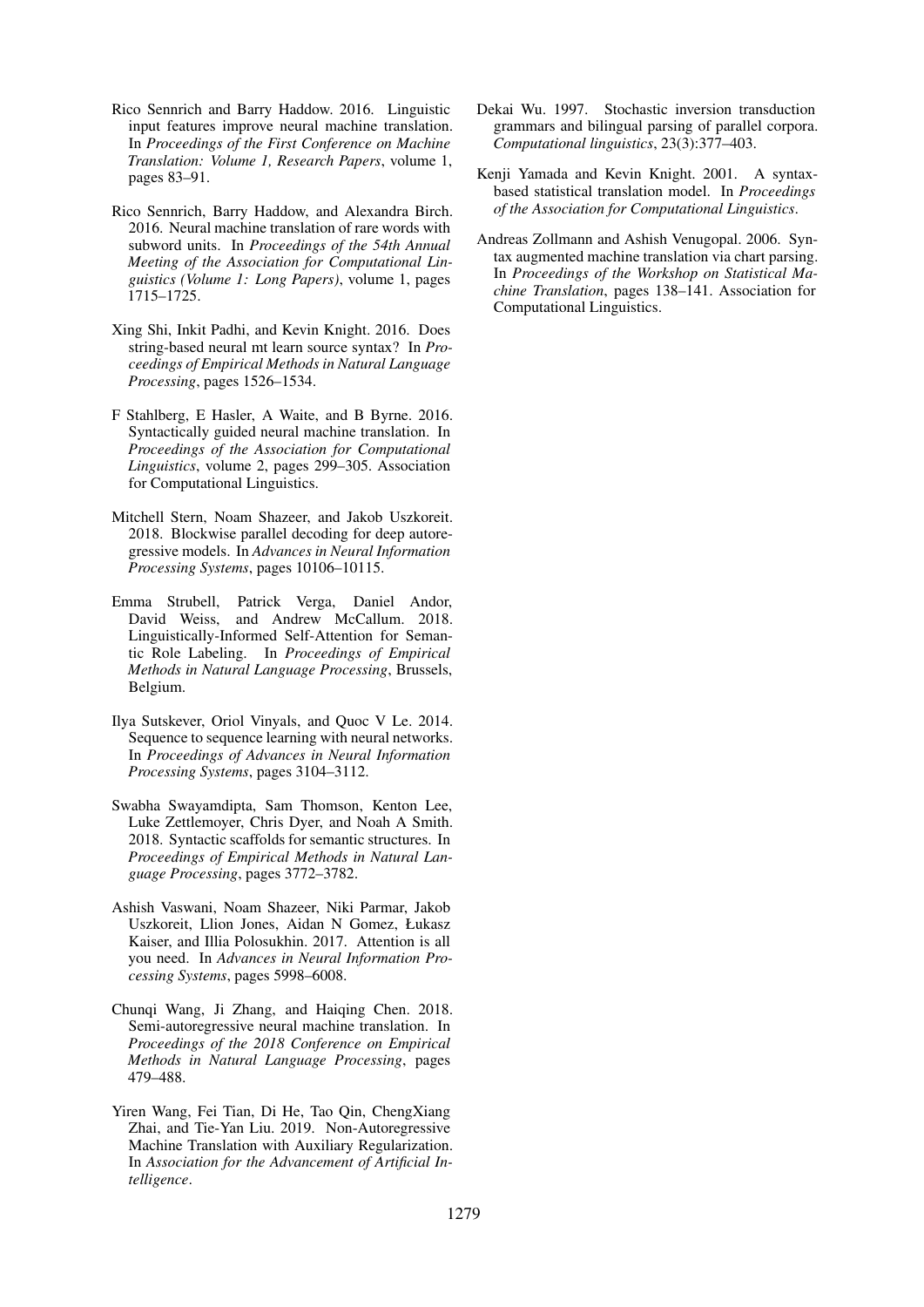## Appendix

# A Unscientific Comparison

We include a reference to previously published work in comparison to our approach. Note, that many of these papers have multiple confounding factors that make direct comparison between approaches very difficult.

<span id="page-11-0"></span>

| Model                   | <b>WMT En-De</b> |              |  |  |
|-------------------------|------------------|--------------|--|--|
|                         | <b>BLEU</b>      | Speedup      |  |  |
| LT rescoring top- $100$ | 22.5             |              |  |  |
| NAT rescoring top-100   | 21.54            |              |  |  |
| BPT $(k = 6)$           | 28.11            | $3.10\times$ |  |  |
| IRT (adaptive)          | 21.54            | $2.39\times$ |  |  |
| SAT $(k=6)$             | 23.93            | $5.58\times$ |  |  |
| $SynST(k = 6)$          | 20.74            | $4.86\times$ |  |  |

Table A1: Unscientific comparison against previously published works. The numbers of each model are taken from their respective papers. These previous results often have uncomparable hyperparameters, compute their BLEU with multi-bleu.perl, and/or require additional steps such as knowledge distillation and re-ranking to achieve their reported numbers. Latent Transformer (LT) [\(Kaiser et al.,](#page-9-2) [2018\)](#page-9-2), Nonautoregressive Transformer (NAT) [\(Gu et al.,](#page-9-0) [2018\)](#page-9-0), Blockwise parallel Transformer (BPT) [\(Stern et al.,](#page-10-2) [2018\)](#page-10-2), Iterative refinement Transformer (IRT) [\(Lee](#page-9-1) [et al.,](#page-9-1) [2018\)](#page-9-1), Semi-autoregressive Transformer (SAT) [\(Wang et al.,](#page-10-1) [2018\)](#page-10-1).

### B The impact of beam search

In order to more fully understand the interplay of the representations output from the autoregressive parse decoder on the BLEU/speedup tradeoff we examine the impact of beam search for the parse decoder. From Table [A2](#page-12-1) we see that beam search does not consitently improve the final translation quality in terms of BLEU (it manages to decrease BLEU on IWSLT), while providing a small reduction in overall speedup for SynST.

### C SAT replication results

As part of our work, we additionally replicated the results of [\(Wang et al.,](#page-10-1) [2018\)](#page-10-1). We do so without any of the additional training stabilization techniques they use, such as knowledge distillation or initializing from a pre-trained Transformer. Without the use of these techniques, we notice that the approach sometimes catastrophically fails to

converge to a meaningful representation, leading to sub-optimal translation performance, despite achieving adequate perplexity. In order to report accurate translation performance for SAT, we needed to re-train the model for  $k = 4$  when it produced BLEU scores in the single digits.

# D Parse performance when varying max chunk size  $k$

In Section [5.3](#page-7-3) (see the final row of Table [3\)](#page-7-2) we consider the effect of randomly sampling the max chunk size k during training. This provides a considerable boost to BLEU with a minimal impact to speedup. In Table [A3](#page-12-0) we highlight the impact to the parse decoder's ability to predict the groundtruth chunk sequences and how faithfully it follows the predicted sequence.